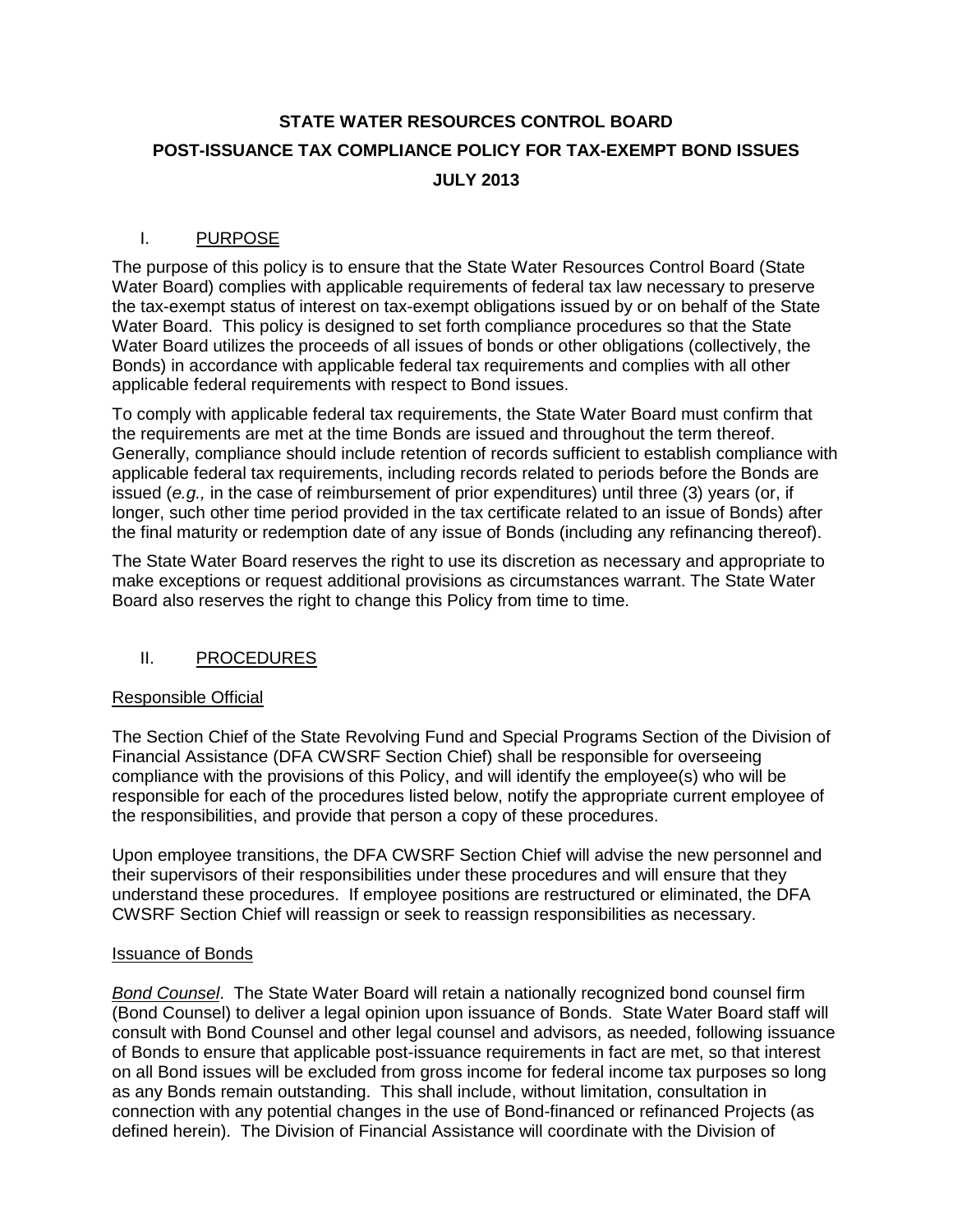Administrative Services and the Office of Chief Counsel to maintain a contract with Bond Counsel.

*Documentation of Tax Requirements.* The federal tax requirements relating to each issue of Bonds will be set forth in the Tax Certificate executed in connection with each issue, which will be included in the closing transcript for each issue. The certifications, representations, expectations, covenants and factual statements set forth in the Tax Certificate relate primarily to the restriction on use of Bond-financed facilities by persons or entities other than local government recipients, changes in use of assets financed or refinanced with Bond proceeds, restrictions applicable to the investment of Bond proceeds and other moneys relating to the Bonds, arbitrage rebate requirements, and economic life of the Bond-financed assets. In addition, the federal tax requirements relating to each loan made with the Bond proceeds is set forth in the financing agreement executed by each local government recipient in connection with each loan. 1

*Information Reporting.* The DFA CWSRF Section Chief will coordinate with the SRF and Systems Accounting Unit Supervisor of the Division of Administrative Services (DAS SRF Accounting Supervisor) and the Office of Chief Counsel to confirm that the IRS Form 8038-G is timely filed with respect to all Bond issues, including any required schedules and attachments. The Form 8038-G filed with the IRS, together with an acknowledgement copy (if available) or IRS Notice CP152, will be included as part of the closing transcript for each Bond issue, or kept in the records related to the appropriate issue of Bonds.

### Application of Bond Proceeds

*Timely Expenditure of Bond Proceeds.* The State Water Board will ensure the timely expenditure of Bond proceeds. The DFA CWSRF Section Chief will coordinate with the Section Chief of the Administrative Section of the Division of Financial Assistance (DFA Administrative Section Chief) to effectuate this requirement. At the time of issuance of any Bonds (or any portion thereof) issued to fund original expenditures, as to each loan of Bond proceeds to local government recipients, the State Water Board must reasonably expect that there will be a substantial binding obligation to spend at least 5% of the loaned Bond proceeds on capital project costs, that the Bond-financed project (the "Project") and the expenditure of Bond proceeds to costs will proceed with due diligence, and that at least 85% of the loaned Bond proceeds (excluding Bond proceeds held in a reasonably required reserve fund) will be spent by the local government recipients on capital project costs within three (3) years of the issue date of the Bonds. $2$  Satisfaction of these requirements allows project-related Bond proceeds to be invested at an unrestricted yield by the State Water Board for six (6) months from the issue date of the Bonds and by the local government recipients for the balance of the three (3) year period from the issue date of the Bonds. Bonds issued to refinance outstanding obligations are subject to separate expenditure requirements, which shall be outlined in the Tax Certificate relating to such Bonds. The DFA Administrative Section Chief will coordinate with the DAS SRF Accounting Supervisor to monitor the appropriate capital project accounts (and, to the extent applicable, working capital expenditures and/or refunding escrow accounts) and ensure that Bond proceeds are spent within the time period(s) required under federal tax law.

*Loan Origination Expectations*. The State Water Board must reasonably expect the following on the date of issue of the Bonds: (i) that at least 30% of the net proceeds of the Bonds will have been used directly or indirectly to make or finance loans to local government recipients by the end of the one-year period beginning on the date of issuance of the Bonds (the "one-year/30%

 $\overline{\phantom{a}}$ 

 $^1$  The term "loan" is used generally herein and includes Installment Sale Agreements and other forms of repayable financing.

 $2$  These requirements do not apply to refinancings.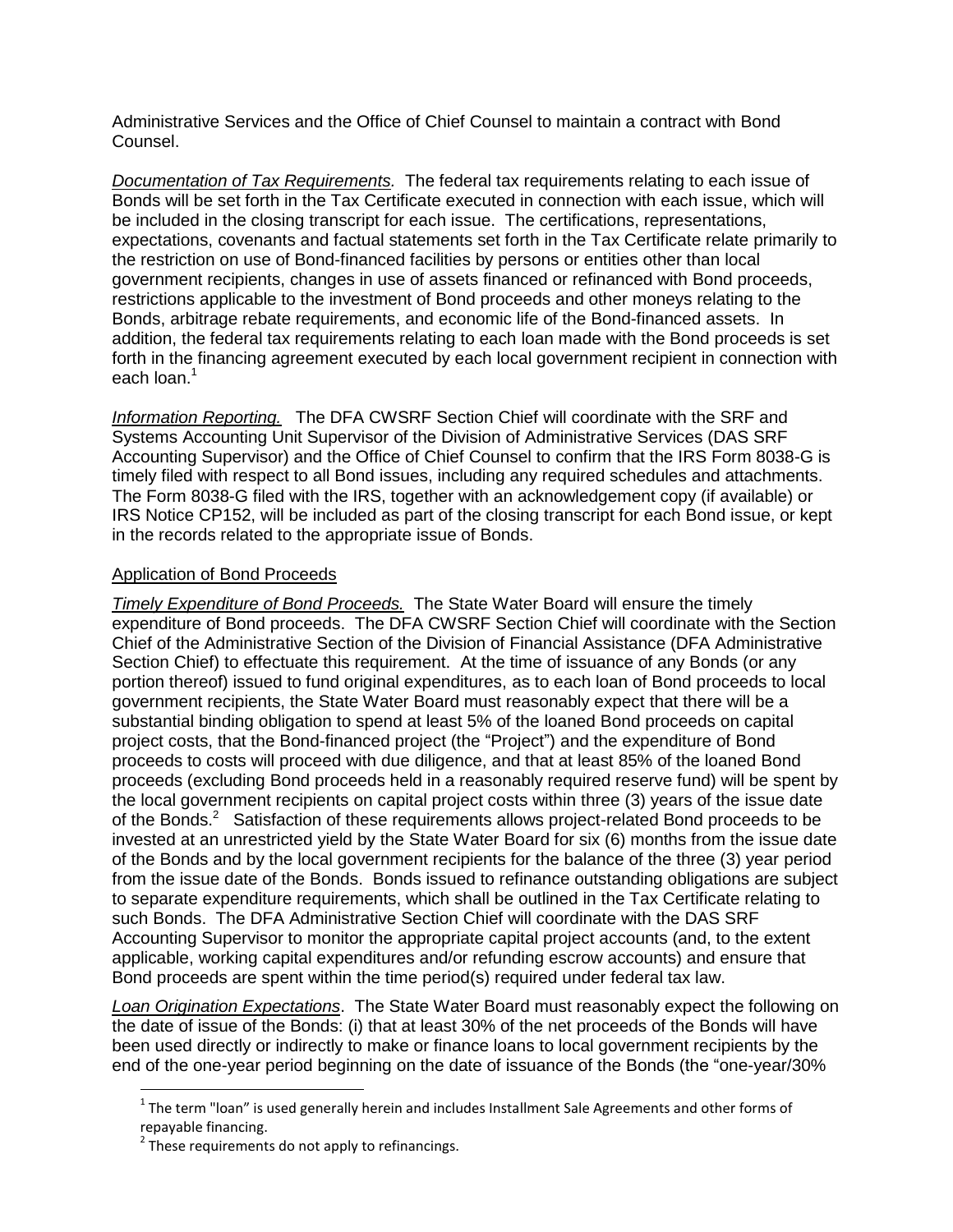test"), and (ii) that at least 95% of the net proceeds of the Bonds will be lent to local government recipients by the end of the third year after the date of issuance (the "three-year/95% test"). The DFA CWSRF Section Chief will coordinate with the DFA Administrative Section Chief to effectuate this requirement.

*Redemption Requirement*. To the extent that less than the applicable percentage of the proceeds of any Bond issue that is required to comply with the one-year/30% test or the threeyear/95% test, above, is used by the close of the one-year or three-year period, respectively, beginning on the date of issuance of such Bond issue, the State Water Board shall redeem the appropriate amount of outstanding Bonds within 90 days after the end of the applicable period. The DFA CWSRF Section Chief will coordinate with the DAS SRF Accounting Supervisor and the Office of Chief Counsel to monitor and implement the foregoing.

*Capital Expenditures.* In general, proceeds (including earnings on original sale proceeds) of Bonds issued to fund original expenditures, other than proceeds deposited in a reasonably required reserve fund or used to pay costs of issuance, should be spent by the local government recipients on capital expenditures. For this purpose, capital expenditures generally mean costs to acquire, construct, or improve property (land, buildings and equipment), or to adapt the property to a new or different use. The property financed or refinanced must have a useful life longer than one (1) year. Capital expenditures include design and planning costs related to the Project, and include architectural, engineering, surveying, soil testing, environmental, other similar costs incurred in the process of acquiring, constructing, improving or adapting the property. Capital expenditures do not include operating expenses of the Project or incidental or routine repair or maintenance of the Project, even if the repair or maintenance will have a useful life longer than one (1) year.

### Use of Bond-Financed Assets

*Ownership and Use of Project.* For the life of the Bond issue (including any refinancing thereof), the Project must be owned and operated by a state or local governmental entity. At all times while the Bond issue is outstanding, no more than 10% (or \$15,000,000, if less) of the Bond proceeds or the Project may be used, directly or indirectly, in a trade or business carried on by a person other than a state or local governmental unit ("Private Use"). Generally, Private Use consists of any contract or other arrangement, including leases, management contracts, operating agreements, guarantee contracts, take or pay contracts, output contracts or research contracts, which provides for use by a person who is not a state or local government on a basis different than the general public. The Project may be used by any person or entity, including any person or entity carrying on any trade or business, if such use constitutes "general public use." General Public Use is any arrangement providing for use that is available to the general public at either no charge or on the basis of rates that are generally applicable and uniformly applied. The DFA CWSRF Section Chief will coordinate with the DFA Administrative Section Chief and the Office of Chief Counsel to monitor at least annually the foregoing throughout the term of the Bonds to ensure compliance with covenants and restrictions set forth in the Tax Certificate relating to the Bonds.

*Management or Operating Agreements.* Any management, operating or service contracts whereby a non-governmental entity (including the federal government) is using the Project must fit within the above-mentioned 10% allowable Private Use limit or the contracts must meet the IRS safe harbor for management contracts. Any such management, operating or service contracts, including any replacements of or changes to such contracts, must be reviewed by Bond Counsel. State Water Board staff will contact Bond Counsel if there may be a lease, sale, disposition, or other change in use of assets financed or refinanced with Bond proceeds. The DFA CWSRF Section Chief will coordinate with the DFA Administrative Section Chief and the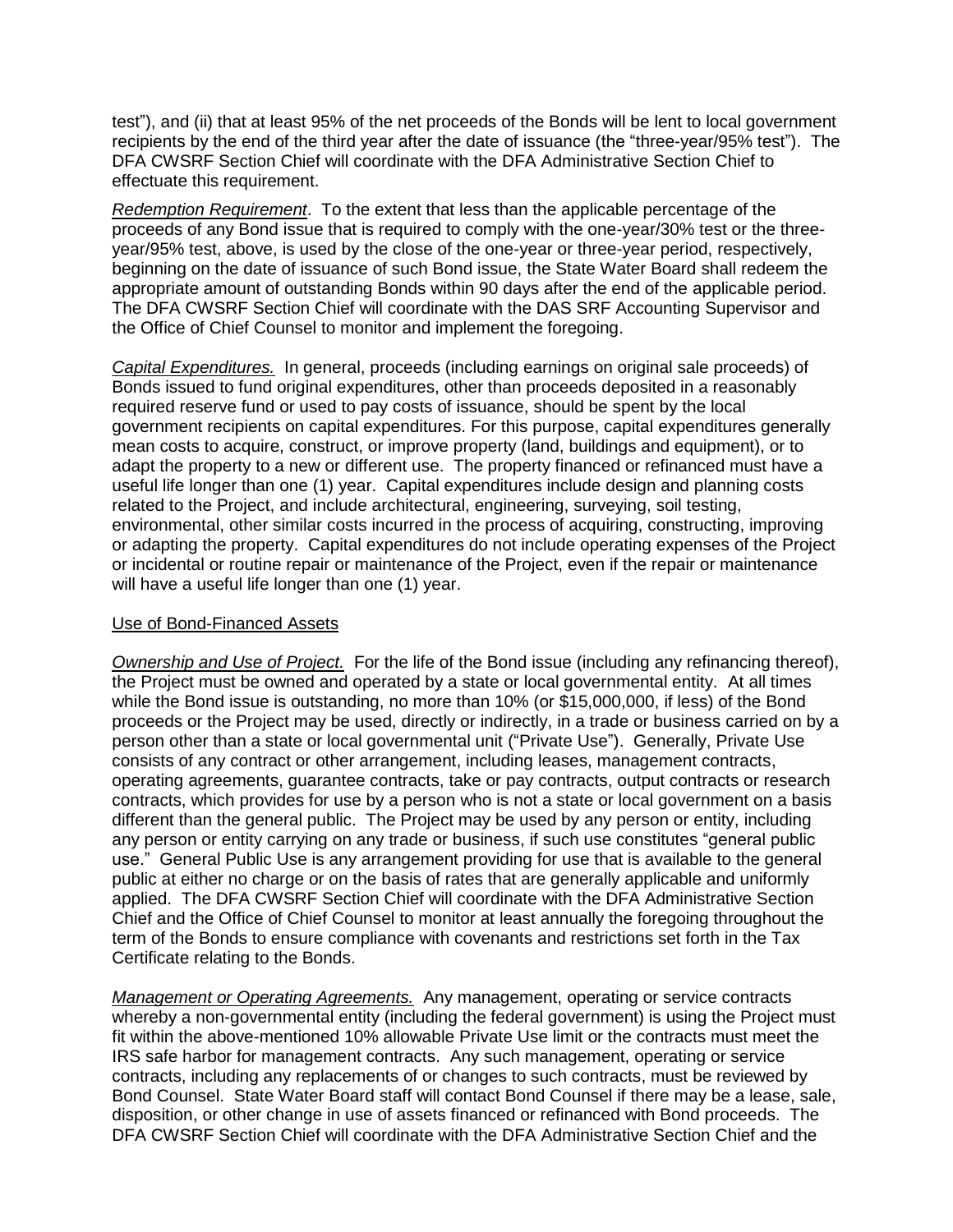Office of Chief Counsel to monitor and consult at least annually regarding the foregoing throughout the term of the Bonds to ensure compliance with covenants and restrictions set forth in the Tax Certificate relating to the Bonds.

*Useful Life Limitation.* The weighted average maturity of the Bond issue cannot exceed 120% of the weighted average economic life of the assets financed or refinanced with Bond proceeds. In other words the weighted average economic life of the Project must be at least 80% of the weighted average maturity of the Bond issue (including any refinancing thereof). The DFA CWSRF Section Chief will coordinate at least annually with the DFA Administrative Section Chief to monitor the foregoing throughout the term of the Bonds to ensure compliance with covenants and restrictions set forth in the Tax Certificate relating to the Bonds.

#### Investment Restrictions; Arbitrage Yield Calculation; Rebate

The State Water Board will retain an arbitrage/rebate consultant to ensure that applicable arbitrage/rebate requirements are met, as discussed below. The DAS SRF Accounting Supervisor will coordinate with the Division of Financial Assistance and the Office of Chief Counsel to maintain a contract with such a consultant.

*Investment Restrictions.* Investment restrictions relating to Bond proceeds and other moneys relating to the Bonds are set forth in the Tax Certificate. The DAS SRF Accounting Supervisor will monitor at least annually the investment of Bond proceeds to ensure compliance with yield restriction rules.

*Arbitrage Yield Calculation.* Investment earnings on Bond proceeds will be tracked and monitored to comply with applicable yield restrictions and/or rebate requirements. The State Water Board is responsible for calculating (or causing the calculation of) rebate liability for each Bond issue, and for making any required rebate payments. Any funds of the State Water Board set aside or otherwise pledged or earmarked to pay debt service on Bonds must be analyzed to assure compliance with the tax law rules on arbitrage, invested sinking funds, and pledged funds (including gifts or donations linked to the Bond-financed assets). The DAS SRF Accounting Supervisor will oversee this activity.

*Rebate.* The State Water Board will retain an arbitrage rebate consultant to perform rebate calculations that may be required to be made from time to time with respect to any Bond issue. The State Water Board is responsible for providing the arbitrage rebate consultant with requested documents and information on a prompt basis, reviewing applicable rebate reports and other calculations and generally interacting with the arbitrage rebate consultant to ensure the timely preparation of rebate reports and payment of any rebate. The DAS SRF Accounting Supervisor will oversee this activity.

The reports and calculations provided by the arbitrage rebate consultant will ensure compliance with rebate requirements, which require the State Water Board to make rebate payments, if any, no later than the fifth  $(5<sup>th</sup>)$  anniversary date and each fifth  $(5<sup>th</sup>)$  anniversary date thereafter through the final maturity or redemption date of a Bond issue. A final rebate payment must be made within sixty (60) days of the final maturity or redemption date of a Bond issue. The DAS SRF Accounting Supervisor will oversee this activity.

The DAS SRF Accounting Supervisor will confer and consult with the arbitrage rebate consultant to determine whether any rebate spending exception may be met. The DAS SRF Accounting Supervisor and the Office of Chief Counsel will review the Tax Certificate and/or consult with the arbitrage rebate consultant or Bond Counsel for more details regarding the rebate spending exceptions.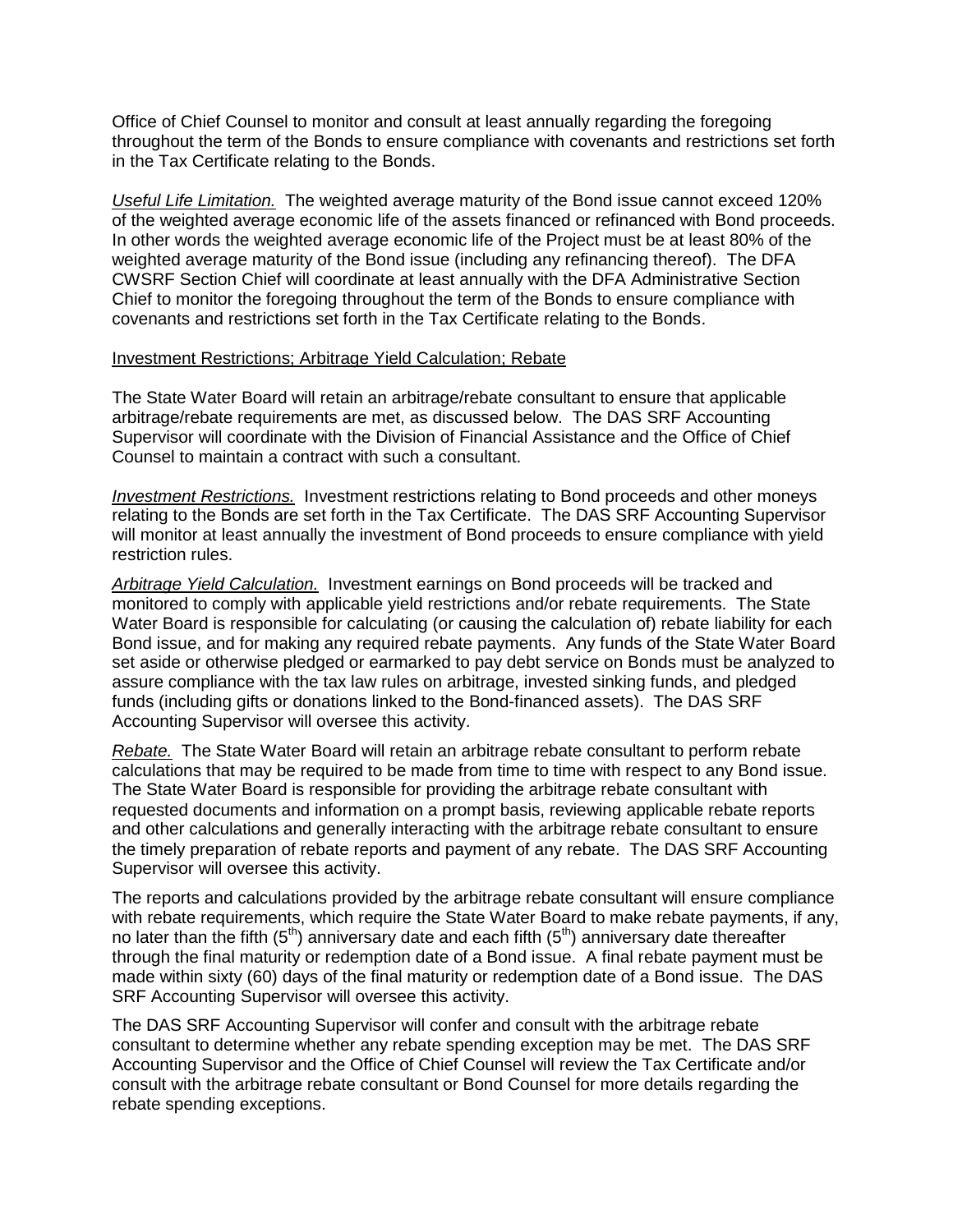Copies of all arbitrage rebate reports, related return filings with the IRS (i.e., IRS Form 8038-T), copies of cancelled checks with respect to any rebate payments, and information statements must be retained as described below. The DAS SRF Accounting Supervisor will follow the procedures set forth in the Tax Certificate entered into with respect to any Bond issues that relate to compliance with the rebate requirements.

# Record Retention

*Allocation of Bond Proceeds to Expenditures.* The State Water Board shall allocate (spend) Bond proceeds to loans made to local government recipients, and shall trace and keep track of the use of Bond proceeds and assets financed or refinanced therewith. The DAS SRF Accounting Supervisor will ensure compliance with this requirement. Copies of all relevant documents and records sufficient to support that the tax requirements relating to a Bond issue have been satisfied will be maintained by the DFA Administrative Section Chief for the term of a Bond issue plus three (3) years (or, if longer, such other time period provided in the tax certificate related to an issue of Bonds), including any refinancing thereof, including the following documents and records:

- o Bond closing transcript;
- $\circ$  All records of investments, arbitrage reports, returns filed with the IRS and underlying documents;
- o Construction contracts, purchase orders, invoices and payment records;
- o Documents relating to costs reimbursed with Bond proceeds;
- $\circ$  All contracts and arrangements involving Private Use of the Bond-financed property;
- o All reports relating to the allocation of Bond proceeds and Private Use of Bondfinanced property; and
- o Itemization of property financed with Bond proceeds.

# III. EDUCATION AND TRAINING

The DFA CWSRF Section Chief, the DAS SRF Accounting Supervisor, relevant counsel in the Office of Chief Counsel, and other appropriate staff of the State Water Board shall periodically obtain education and training on federal tax requirements for post-issuance compliance applicable to the Bonds. The State Water Board will enable relevant personnel to attend and participate in educational and training programs regarding compliance with federal tax requirements for the Bonds.

# IV. CORRECTING NON-COMPLIANCE

If any non-compliance of applicable federal tax requirements is identified or otherwise brought to the State Water Board's attention, the DFA CWSRF Section Chief shall, in consultation with legal counsel and the appropriate tax compliance personnel of the State Water Board, cause the State Water Board and any other parties involved with the issuance of the Bonds or the use of the proceeds of the Bonds, as required, to take all steps necessary or advisable in order to timely correct or remediate such non-compliance.

## **POST-ISSUANCE COMPLIANCE**

# A) In General.

The DFA CWSRF Section Chief will conduct periodic reviews of compliance with these procedures to determine whether any violations have occurred so that such violations